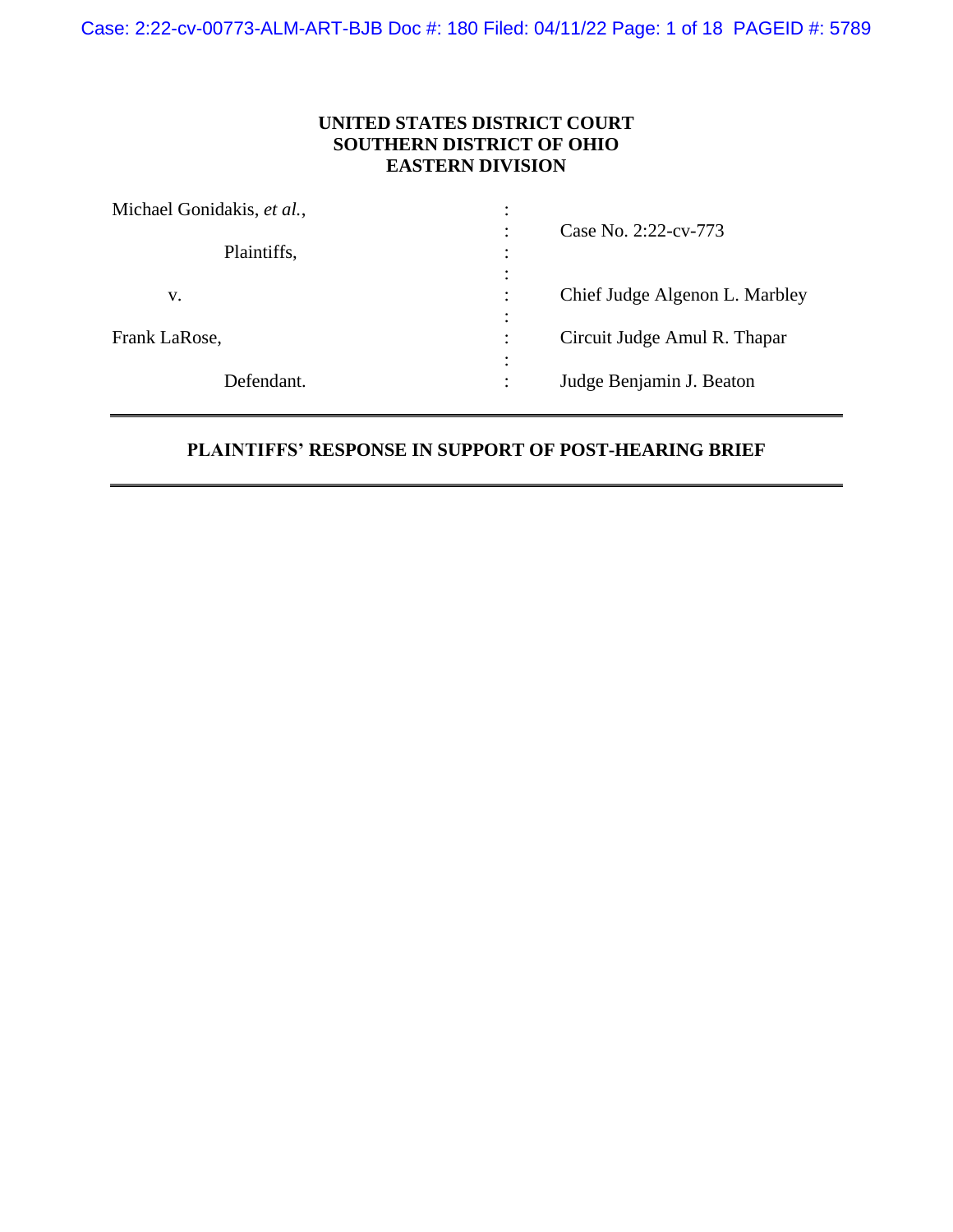# **TABLE OF CONTENTS**

| I.  |                |                                                                            |  |
|-----|----------------|----------------------------------------------------------------------------|--|
|     | $\mathbf{A}$ . | No, Ohio cannot simply not hold a primary election and still have a        |  |
|     | <b>B.</b>      | Yes, there is a federal right to vote in a primary if state law requires a |  |
|     | $\mathbf{C}$ . |                                                                            |  |
| Π.  |                |                                                                            |  |
| Ш.  |                |                                                                            |  |
|     | $\mathbf{A}$ . | This Court should adopt a plan blessed by the Redistricting                |  |
|     | 1.             | Because this Court should defer to the Redistricting Commission, it        |  |
|     | 2.             |                                                                            |  |
|     | <b>B.</b>      | Alternatively, this Court may adopt the 2011 map for the 2022 election     |  |
|     | $\mathbf{C}$ . |                                                                            |  |
|     | D.             | This Court should avoid the alternative plans unendorsed by the            |  |
|     | 1.             | The so-called "Independent Plan" has significant flaws, including          |  |
|     | 2.             |                                                                            |  |
| IV. |                |                                                                            |  |
|     |                |                                                                            |  |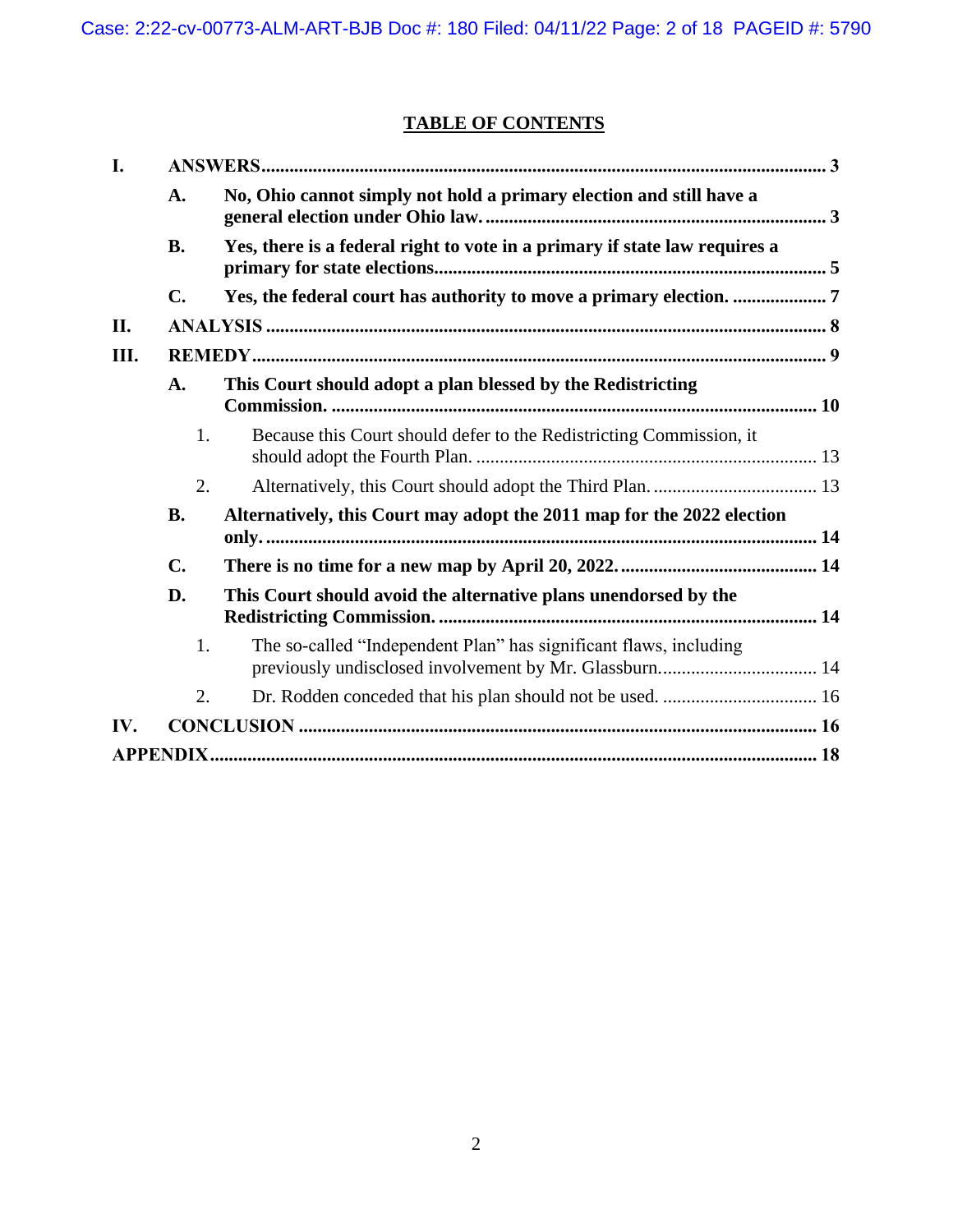### <span id="page-2-0"></span>**I. ANSWERS**

Ohio cannot hold a general election for General Assembly seats without a primary election. For this reason, and others, Plaintiffs constitutional rights were violated when the primary election for state legislative office was canceled and not rescheduled, and this Court should use its power in equity to move the primary election for General Assembly seats. to August 2, 2022. (*See* ECF No. 172).

### <span id="page-2-1"></span>**A. No, Ohio cannot simply not hold a primary election and still have a general election under Ohio law.**

Because Ohio law requires a primary election for General Assembly candidates, and has for more than 100 years, a general election for General Assembly candidates cannot go forward without Ohio first holding a primary election. Historically, Ohio law did not provide for a primary election for General Assembly candidates; instead, candidates were generally selected in county and state conventions. This changed following Ohio's 1912 constitutional convention.

The 1912 convention recommended the requirement of primary elections for most public officials, in addition to forty-two other amendments.<sup>1</sup> As explained by one proponent for primary elections, primary elections would avoid boss-controlled corruption: "The chief cause of the frequent failure of representative government [in Ohio] lies in . . . corrupt, boss-controlled, drunken, debauched, and often hysterical nominating conventions  $\dots$ . The convention must go."<sup>2</sup> Voters approved the requirement for primary elections for General Assembly candidates in a

<sup>1</sup> Steven H. Steinglass & Gino J. Scarselli, *The Ohio State Constitution: A Reference Guide* (2004), *Scholarship Collection*, Appendix, Exhibit A, pp. at 49–50.

<sup>2</sup> Professor Thomas Sudde, *Thomas Suddes commentary: A debate would erode Strickland's major asset*, THE COLUMBUS DISPATCH, January 10, 2016, *available at*  https://www.dispatch.com/story/opinion/cartoons/2016/01/08/thomas-suddes-commentarydebate-would/23531076007/ (last accessed April 10, 2022) (quoting delegate).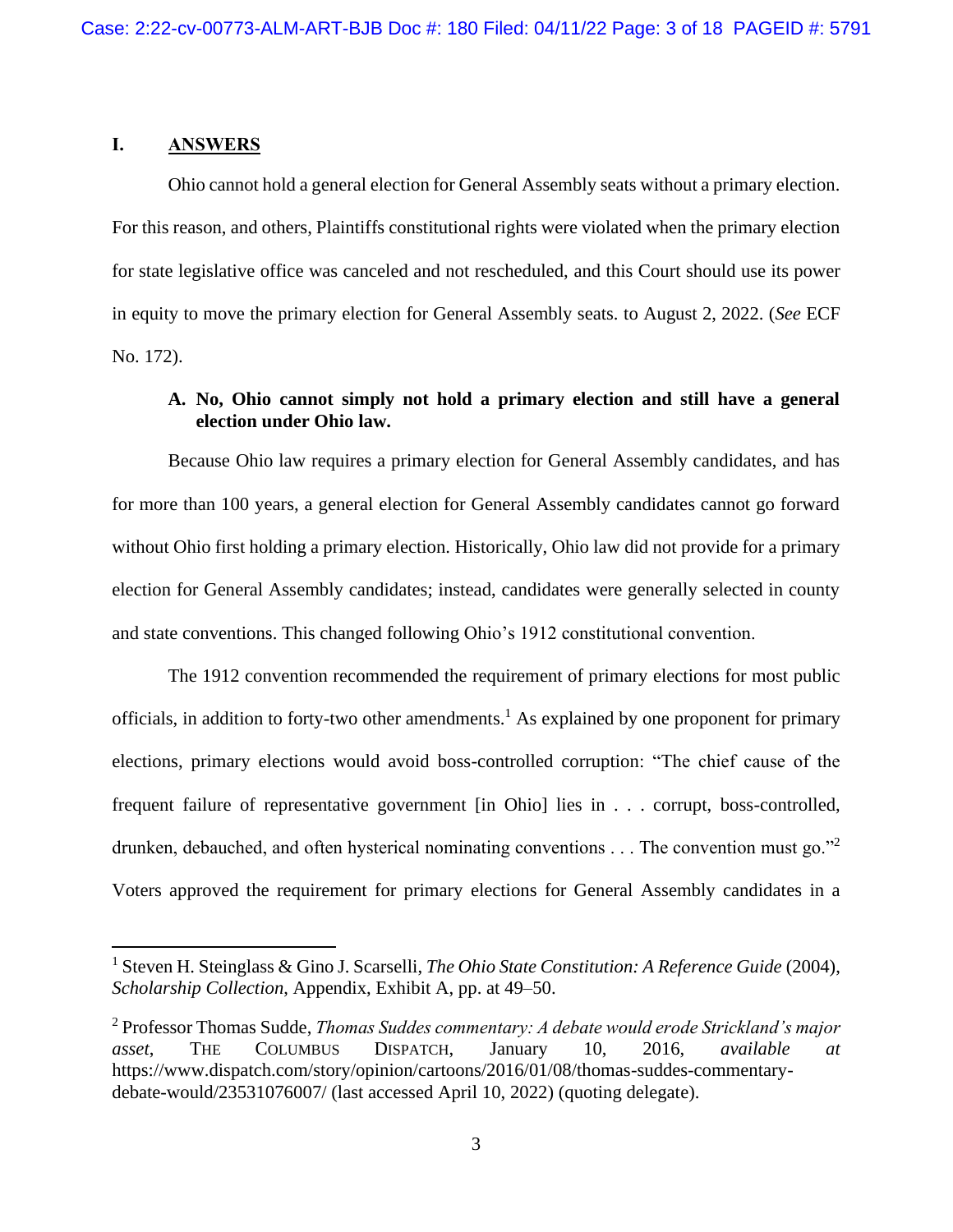September 1912 special election as Article V, Section 7, where it was approved by more than 60% of voters.

The Ohio Constitution still requires a primary election for General Assembly seats: "All nominations for elective state, district, county and municipal offices shall be made at direct primary elections or by petition as provided by law . . . ." Ohio Constitution, Article V, Section 7 (requiring primary election for most elected offices). As summarized by one court, "The Ohio Constitution requires that parties nominate candidates through primaries. Various Ohio statutes establish the dates of primary elections and the time to file candidacy petitions." *Libertarian Party of Ohio v. Brunner*, 567 F. Supp. 2d 1006, 1009 (S.D. Ohio July 17, 2008). As a result, Ohio's entire election apparatus depends on primary elections, including primary elections for General Assembly candidates.<sup>3</sup> For example, state law provides that "primary elections shall be held" for nominating candidates of political parties. *See* R.C. 3513.01(A). And "[p]rimary elections shall be held on the first Tuesday after the first Monday in May of year except in years in which a presidential primary election is held." R.C. 3501.01(E)(1). The purpose of the primary election to "nominat[e] persons as candidates of political parties for election to offices to be voted for at the succeeding general election." R.C. 3513.01(A).

Because primary elections are required for most offices, including General Assembly seats, it is unclear how Ohio could hold a general election without first holding a primary election for these seats. *See* R.C. 3513.01(A). Ohio has no process for proceeding otherwise. Even determining an eligible write-in candidate for the general election requires a primary election. *See* R.C.

<sup>&</sup>lt;sup>3</sup> Ohio's election manual, which exceeds four-hundred pages, can be found at the Secretary of State's website. *See* OHIO SECRETARY OF STATE, *Directives, Advisories, Memos & Tie Votes*, *available at* https://www.ohiosos.gov/elections/elections-officials/rules/ (last accessed April 10, 2022).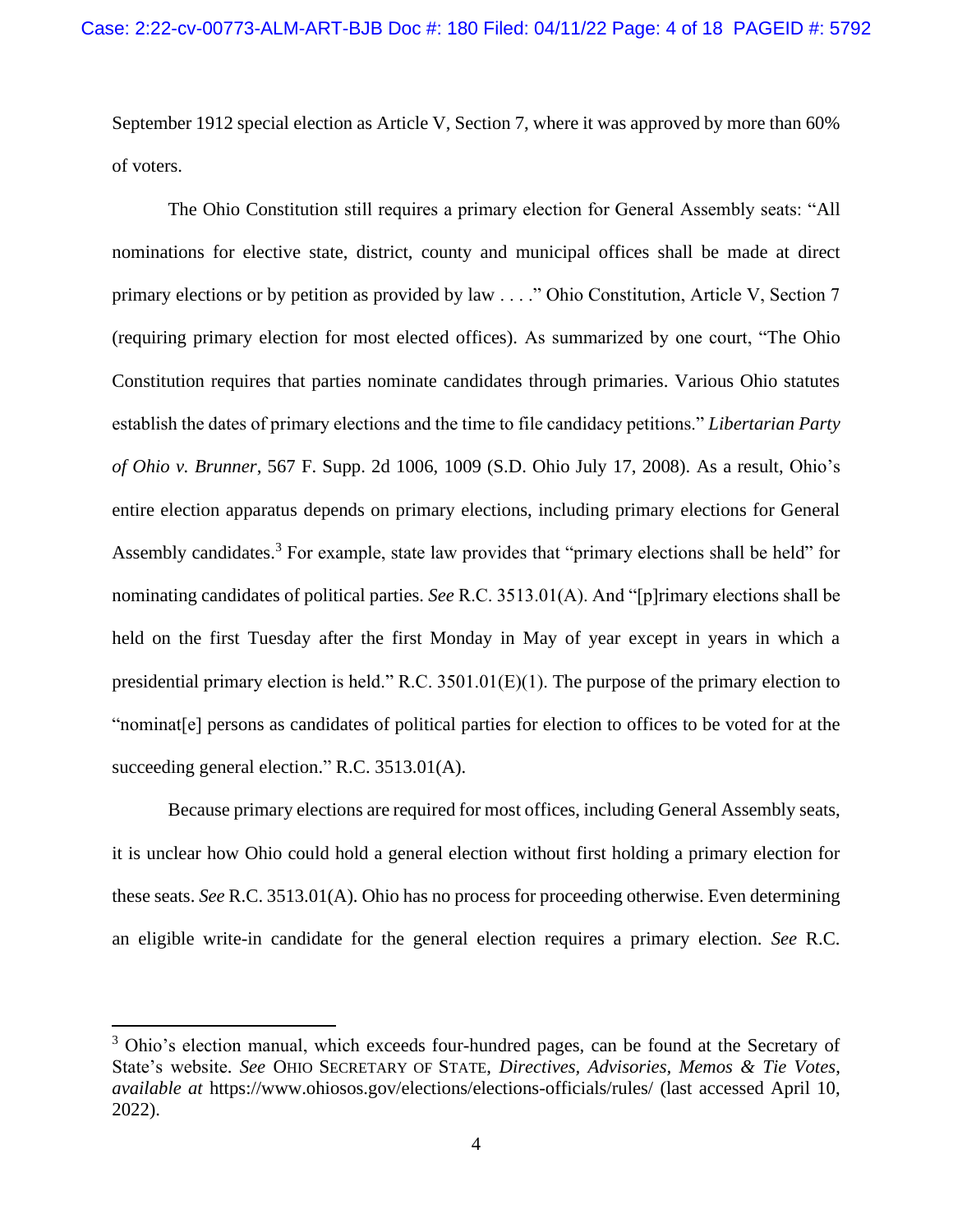3515.041 (preventing candidates who filed a declaration of candidacy from being a writing-in candidate). So that is not an alternative. The undersigned is not aware of any process currently provided by state law that would allow an election for General Assembly candidates to go forward without first holding a primary election.

### <span id="page-4-0"></span>**B. Yes, there is a federal right to vote in a primary if state law requires a primary for state elections.**

*First*, Plaintiffs have a right to vote in the primary election under the First Amendment and that right has been denied without reason. The right to participate in a primary election is "protected just as is the right to vote at the election, where the primary is by law made an integral part of the election machinery . . . ." *United States v. Classic*, 313 U.S. 299, 318 (1941). Because states and political parties have an interest in regulating primary elections, primary election regulations are analyzed using the *Anderson-Burdick* balancing test, which has three parts: (1) consideration of the magnitude of the injury; (2) the state's justification for the injury: and (3) strength of the extent to which those interest make it necessary to burden plaintiffs' rights. *See Green Party of Tenn. v. Hargett, No. 16-6299*, 2017 U.S. App. LEXIS 18270, at \*10 (6th Cir. May 11, 2017) (citation omitted) (concerning primary election); *see also Balsam v. Sec'y of N.J*., 607 F. App'x 177, 181 (3d Cir. 2015) (applying *Anderson-Burdick* test to primary election).

The "hallmark of a severe burden is exclusion or virtual exclusion from the ballot." *Libertarian Party of Ky. v. Grimes*, 835 F.3d 570, 574 (6th Cir. 2016) (citations omitted). And when there is a severe burden, then the regulation must be "narrowly drawn" to advance a "state interest of compelling importance." *Daunt v. Benson*, 999 F.3d 299, 310 (6th Cir. 2021) (citation and quotation omitted). *Cf. New Ga. Project v. Raffensperger*, 976 F.3d 1278, 1282 (11th Cir. 2020).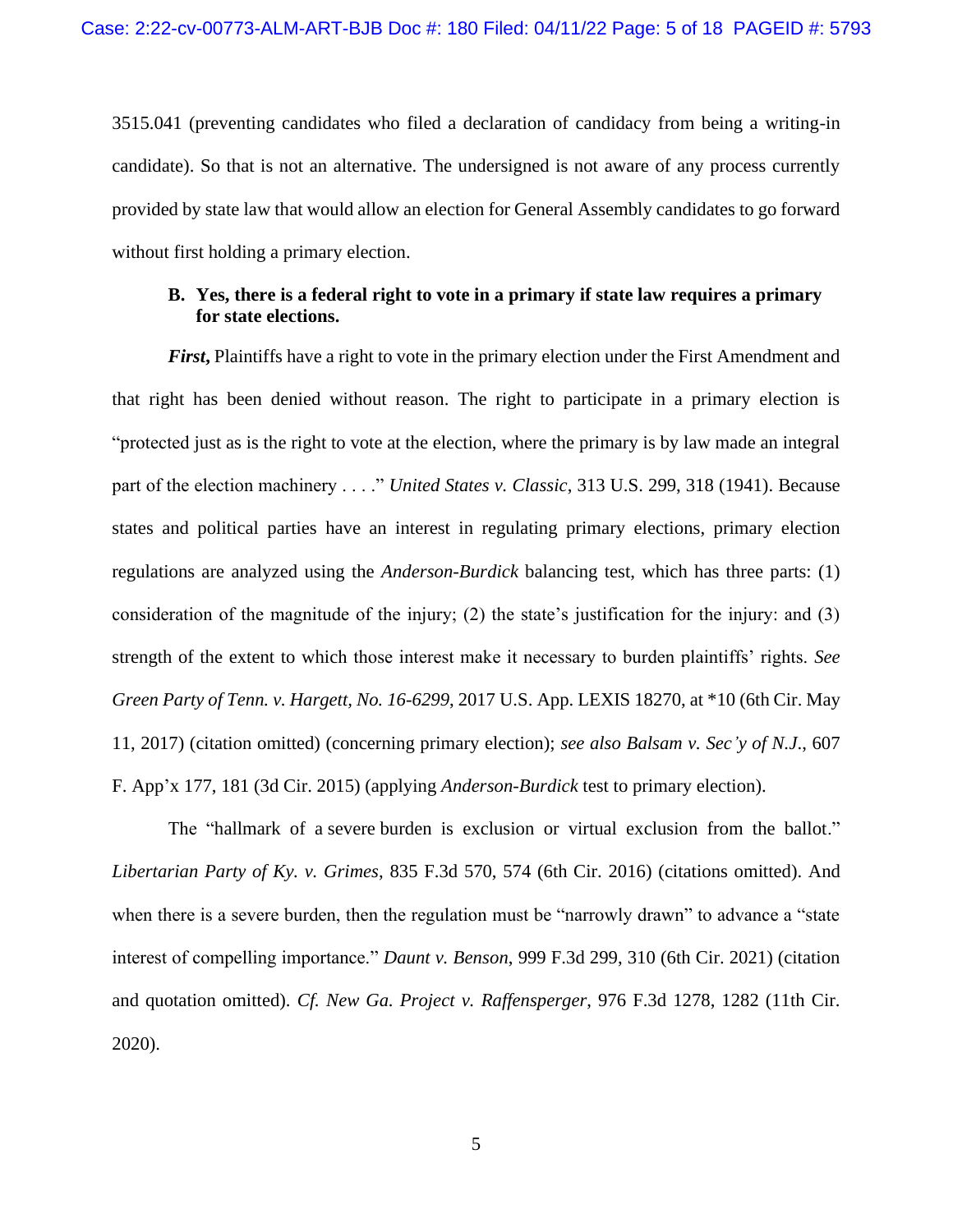Here, the primary election has been canceled, and Ohio failed to put forward any argument that this action was narrowly drawn to advance a state interest of compelling importance. There is no dispute that the primary election for General Assembly candidates has been canceled. (Tr., ECF No. 150, PageID # 4247, 13:17). The primary election has also not been rescheduled, and Secretary LaRose has no authority to rescheduled it. (*See id.*). This is the most severe burden possible. Additionally, Ohio has not articulated any state interest for not holding a primary election. As a result, Ohio has placed a severe burden on voting in the primary election and has done so without a compelling interest, so it violates the U.S. Constitution. This violation is amplified by the primary election as necessary precondition to holding a general election. *See* R.C. 3513.01.

**Second, Plaintiffs have a federal right to vote in the primary election under the Due Process** Clause. *Bonas v. Town of N. Smithfield*, 265 F.3d 69, 75 (1st Cir. 2001). A canceled election violates the Substantive Due Process Clause's requirement for fairness—including for primary elections. *See Griffin v. Burns*, 570 F.2d 1065, 1078 (1st Cir. 1978). It is the denial of "the citizens of a state the right to vote in an election mandated by law." *Duncan v. Poythress*, 657 F.2d 691, 705 (5th Cir. 1981); *see also League of Women Voters v. Brunner*, 548 F.3d 463, 479 (6th Cir. 2008).

Here, there is a Due Process violation because state law provides for a primary election, and because denying the primary election denies the general election. First, Ohio law provides a right to vote in a primary election. *See* R.C. 3513.01(A); R.C. 3513.01(A); R.C. 3501.01(E)(1). This right to vote is mandated by law. *See* Ohio Constitution, Article V, Section 7. Therefore, Plaintiffs' Due Process voting rights have been denied because the primary election has been canceled. (Tr., ECF No. 150, PageID # 4247, 13:17). Second, Ohio's election law requires a primary election to conduct a general election. *See* R.C. 3513.01(A). Therefore, in canceling the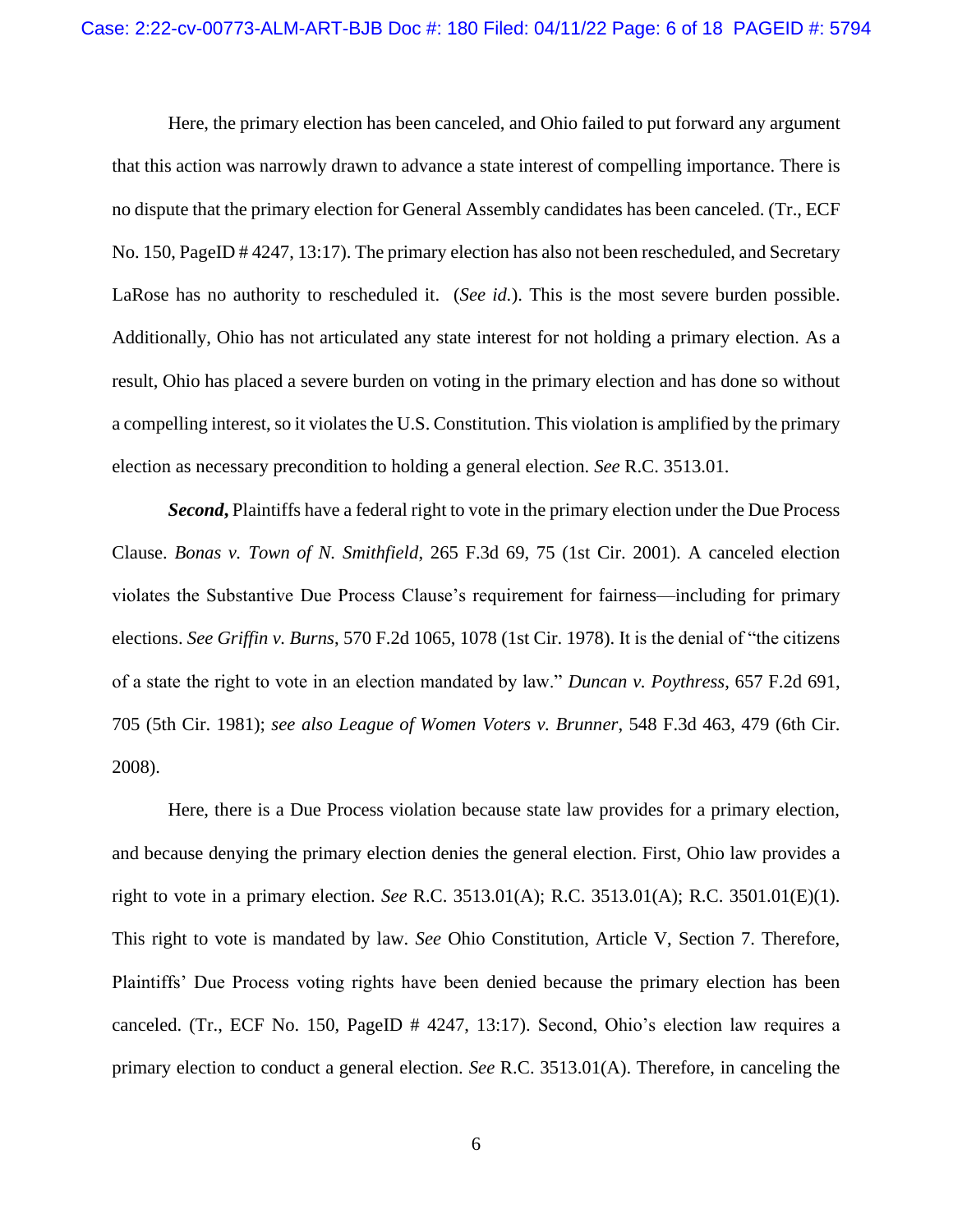primary election, Ohio denied Plaintiffs' voting rights in the general election. The cancellation of the general election also violates the Due Process Clause. Thus, Plaintiffs' rights under the Due Process Clause have been doubly denied.

*Third*, Plaintiffs have a federal right to vote in a primary election under the Equal Protection Clause. The Fourteenth Amendment of the U.S. Constitution provides that no State shall "deny to any person within its jurisdiction the equal protection of the laws." Courts have relied on this language to address malapportionment in state legislative districts. *See, e.g.*, *Evenwel v. Abbott*, 578 U.S. 54, 74, 136 S. Ct. 1120, 1132 (2016); *Reynolds v. Sims*, 377 U.S. 533, 561, 84 S. Ct. 1362, 1381 (1964). That is because if an individual is not receiving "equal protection of the laws," his vote could count two, five, or even 10 times less than others. *Reynolds*, 377 U.S. at 562. Non-apportionment similarly dilutes individual voting power. *See Adams v. Clinton*, 90 F. Supp. 2d 35, 66 (D.D.C. 2000). Courts have intervened in primary elections to avoid unlawful apportionment. *Watkins v. Mabus*, 771 F. Supp. 789, 798 (S.D. Miss. 1991).

Here, Plaintiffs are in non-apportioned General Assembly districts in violation of the Equal Protection Clause. There is no plan for legislative districts in place, and no direction has been given to boards of elections to begin carrying out the Fourth Plan. And even if work was being done on the Fourth Plan, it would not be possible for the primary election to take place on May 3, 2022 as scheduled. Moreover, the Secretary of State has no authority to establish districts on a different date. Because the general election for General Assembly seats cannot go forward without a primary election, the lack of legislative districts now also means non-apportionment for the general election. *See* R.C. 3513.01(A). For these reasons, the Equal Protection Clause has been violated.

#### **C. Yes, the federal court has authority to move a primary election.**

<span id="page-6-0"></span>This Court has authority to move Ohio's primary election date based on the broad equitable powers possessed by the federal courts. *See, e.g.*, *Ohio Democratic Party v. Blackwell*, No. 2:04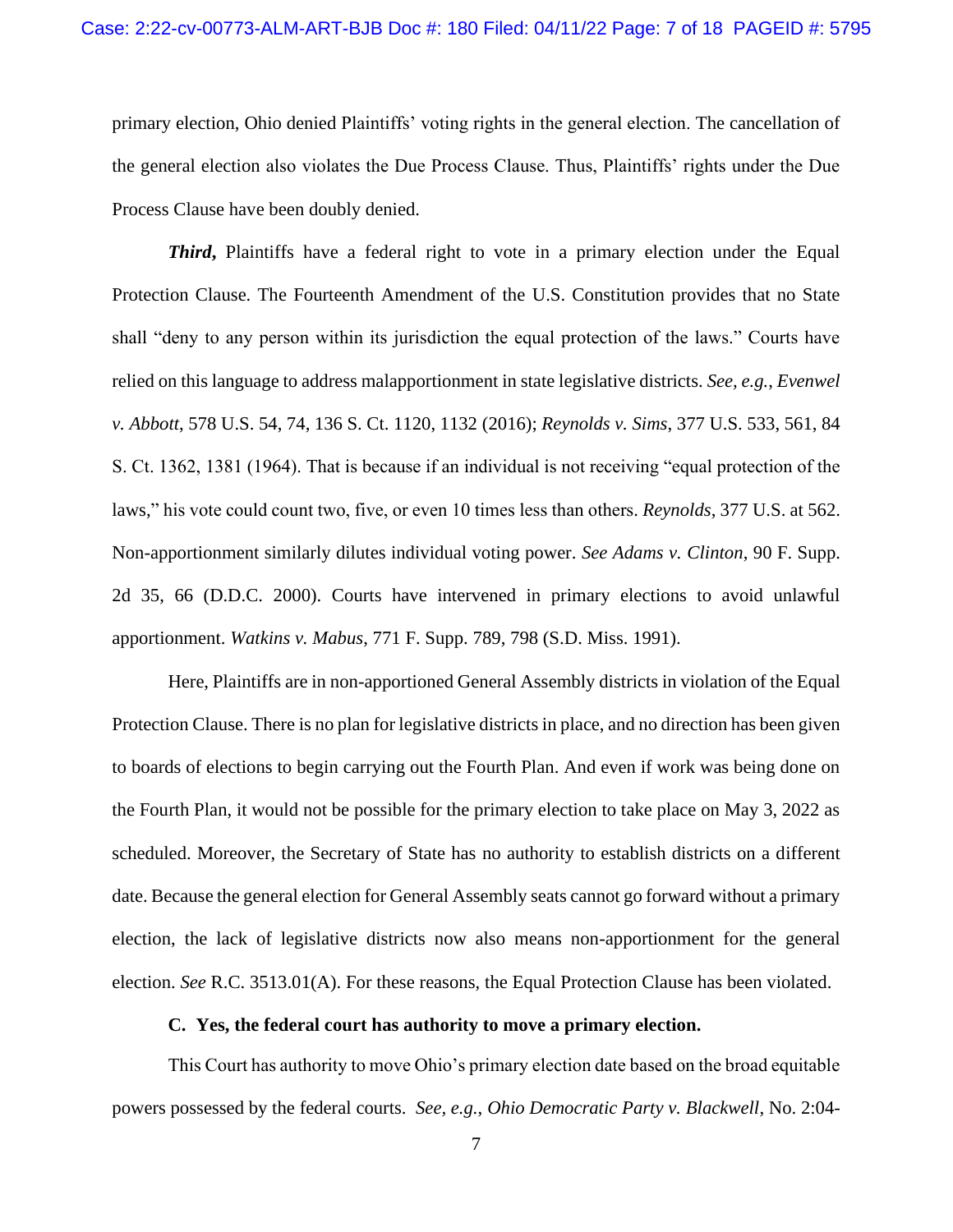CV-1055, 2005 U.S. Dist. LEXIS 18126, at \*2, 4 (S.D. Ohio Aug. 26, 2006) (Marbley, J) (explaining that the court had previously ordered that polls be kept open for voters standing in line as of 7:30 p.m. or that voters be provided paper ballots or another mechanism to afford votes an adequate opportunity to vote because they had been waiting in lines for up to five hours); *Sixty-Seventh Minn. State Senate v. Beens,* 406 U.S. 187, 201 n.11 (1972) ("If time presses too seriously [to implement a remedial reapportionment plan], the District Court has the power appropriately to extend the [election deadline] time limitations imposed by state law."); *Swann v. Charlotte-Mecklenburg Bd. of Educ.*, 402 U.S. 1, 15 (1971) (involving school desegregation plans where the Court held that "Once a right and a violation have been shown, the scope of a district court's equitable powers to remedy past wrongs is broad, for breadth and flexibility are inherent in equitable remedies."); *Larios v. Cox*, 305 F. Supp. 2d. 1335, 1342 (N.D. Ga. 2004) ("We also observe that the court has broad equitable power to delay certain aspects of the electoral process if necessary.").

### <span id="page-7-0"></span>**II. ANALYSIS**

The preliminary injunction hearing showed that Plaintiffs are likely to succeed on the merits of their constitutional claims, and the public interest requires state legislative districts. *See George v. Hargett*, 879 F.3d 711, 727 (6th Cir. 2018) (citing *Warf v. Bd. of Elections of Green Cty*., 619 F.3d 553, 559 (6th Cir. 2010)); *Bonas v. Town of North Smithfield*, 265 F.3d 69, 74 (1st Cir. 2001). This is because there is no dispute that the primary election for General Assembly candidates has been canceled, so Plaintiffs cannot vote and cannot associate. (Tr., ECF No. 150, PageID # 4348, 114).  $4^4$ 

<sup>&</sup>lt;sup>4</sup> Because the Opposing Parties no longer raise standing issues, Plaintiffs will not address them here. (*See* Bennett Petitioners, ECF No. 161, PageID # 4565, n.2) (conceding standing).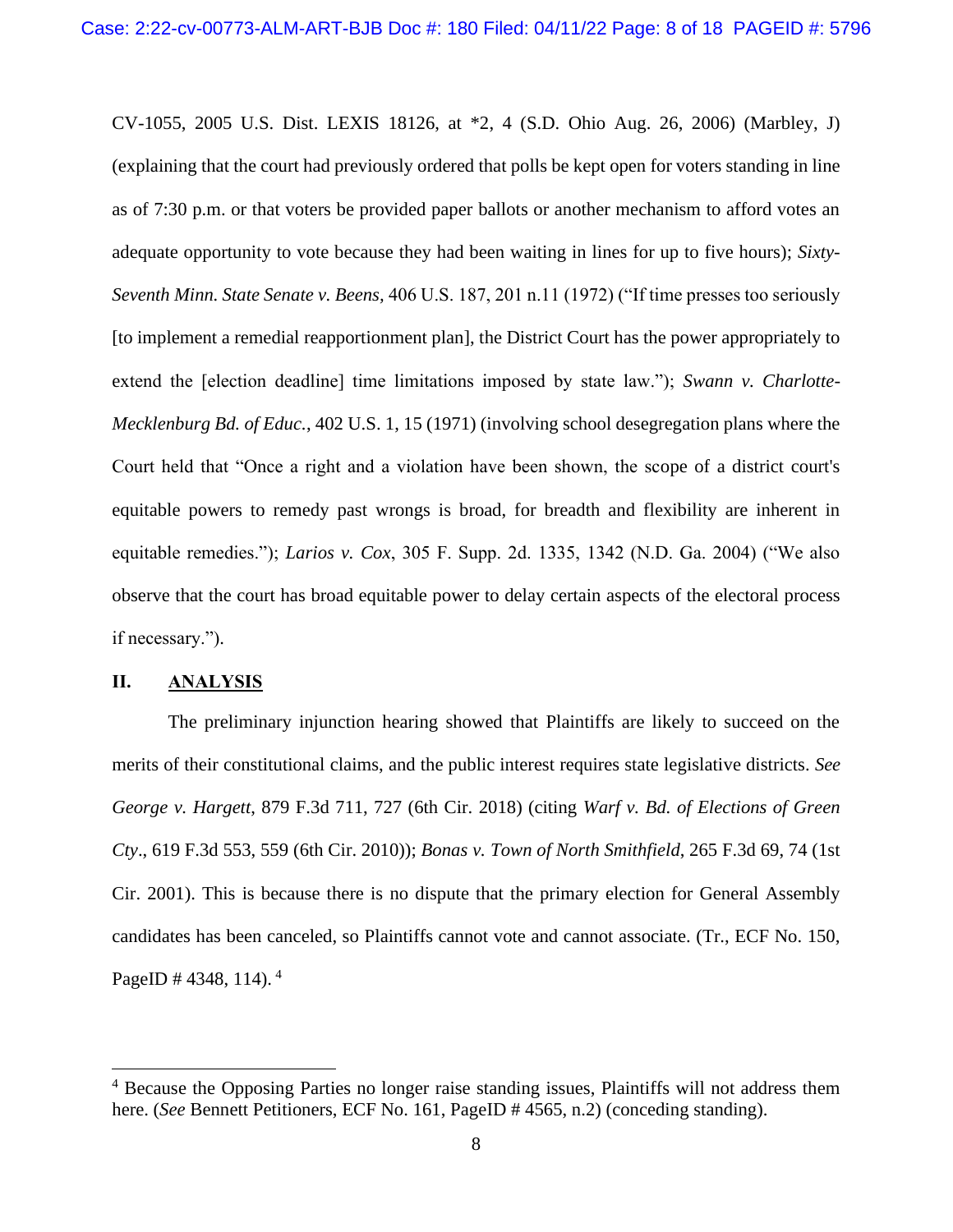The Parties generally agree that the canceled primary election means that Plaintiffs are likely to succeed on the merits of their constitutional claims, and therefore focus on the available remedies. (*See* Bennett Petitioners, ECF No. 161, PageID # 4563; Sykes and Russo, ECF No. 162, PageID # 4925, n.1; ACLU, ECF No. 163, PageID # 4945, OOC, ECF No. 165, PageID # 5431).

Secretary LaRose is the only party that argues otherwise, claiming that the lack of legislative districts is a "factual inaccuracy" because "Ohio has legislative districts," referring to the Fourth Plan. (ECF No. 164, PageID # 5389). Secretary LaRose then immediately concedes that "[w]hen a primary election will be held remains to be seen . . . ." (*Id.*, PageID # 5390). And *that* is the basis for Plaintiffs' claims.

As this Court heard, there are no plans for a primary election and no legal capacity to hold one. (Tr., ECF No. 150, PageID # 4247, 13:17). This was confirmed by Deputy Assistant Grandjean's most recent affidavit: "[T]he May 3, 2022 Primary Election is underway without Ohio House, Ohio Senate, and State Central Committee races on the ballot." (Grandjean Aff., ECF No. 164-1, PageID # 5409, ¶ 3).

Therefore, the undisputed facts are that the primary election for General Assembly seats has been canceled. Thus, Plaintiffs are likely to succeed on the merits of their constitutional claims. Moreover, because voting and associating are fundamental rights, the remaining preliminary injunction factors favor relief.

#### <span id="page-8-0"></span>**III. REMEDY**

Because Plaintiffs' rights will be violated if there are no state legislative districts, this Court should adopt the Fourth Plan no later than April 20, 2022, and move the primary election to August 2, 2022.

9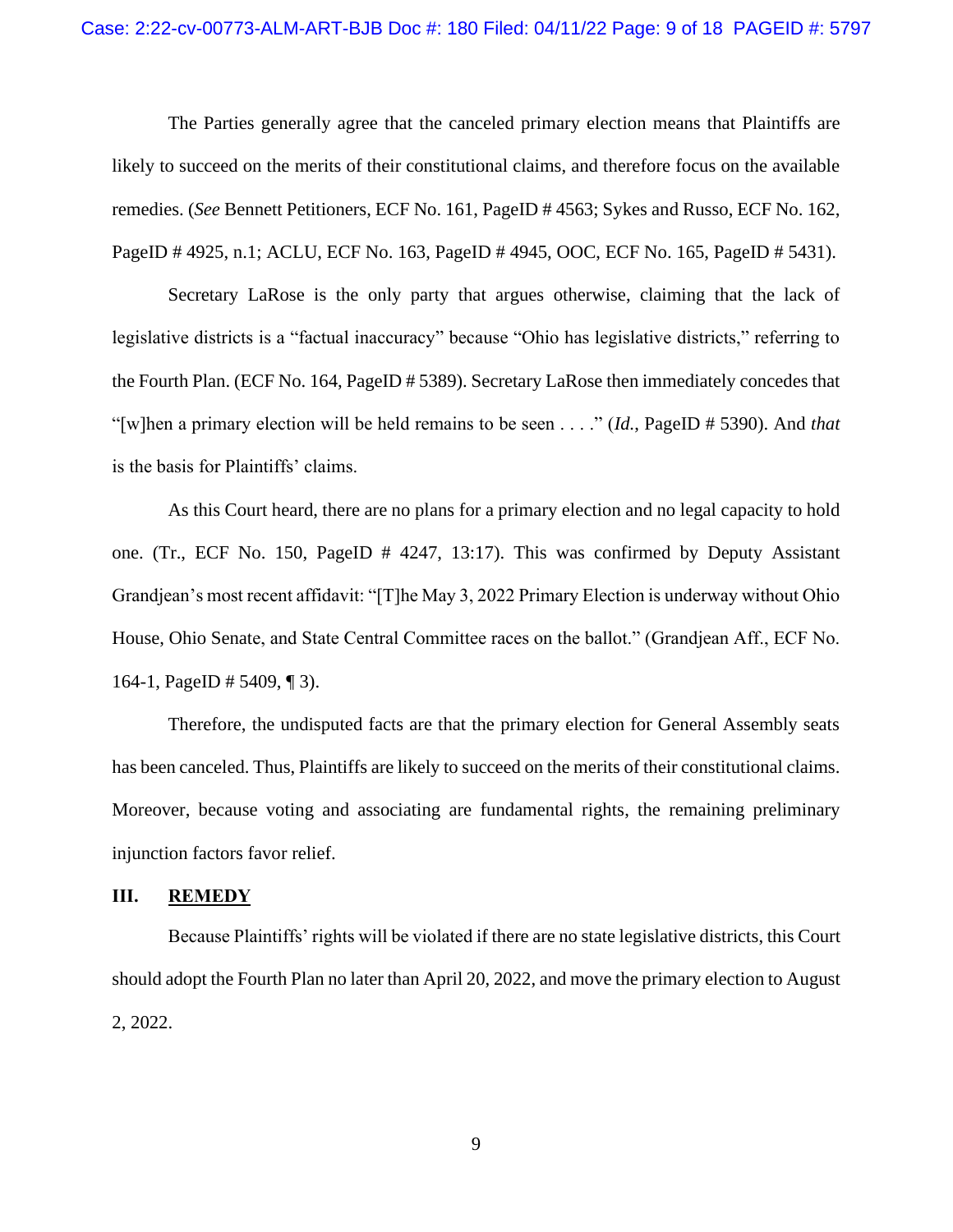#### **A. This Court should adopt a plan blessed by the Redistricting Commission.**

<span id="page-9-0"></span>This Court should look no further than a plan adopted by the legislative authority: the Redistricting Commission. Courts defer to legislative bodies when deciding between available maps, and a redistricting commission is a legislative body. *Ariz. State Legis. v. Ariz. Indep. Redistricting Comm'n*, 576 U.S. 787, 808 (2015); *Perry v. Perez*, 565 U.S. 388, 393 (2012). In Ohio, the Redistricting Commission is the legislative body "responsible for the redistricting of this state for the general assembly," so it deserves deference. *See* Ohio Constitution, Article XI, Section  $1(A)$ .

The Opposing Parties argue that non-compliance with Ohio law prevents the adoption the Redistricting Commission-approved plans. (*See* ECF No. 163, PageID # 4948). But this argument is based on incorrect facts and law. First, the Fourth Plan, as of today, has not been found out of compliance by the Ohio Supreme Court. So this Court need not worry about any state law conflicts. Second, even if the Fourth Plan is found out of compliance, it does not alter this Court's deference.

A redistricting commission deserves deference even when a state constitution is not followed. *Navajo Nation v. Ariz. Indep. Redistricting Comm'n*, 230 F. Supp. 2d 998, 1008 (D. Ariz. 2002).<sup>5</sup> In *Navajo Nation*, Arizona used its Independent Redistricting Commission to draw state legislative maps, consistent with the Arizona Constitution. *Id.* at 1002. With the primary election quickly approaching, the most recent plan of the redistricting commission was tied up in state court litigation and preclearance by the Department of Justice. *Id.* at 1002. The redistricting commission then went back to the drawing board to draw a new plan. *Id.* at 1008. But in doing so, it violated the state constitution. *Id.* For example, it failed to sufficiently provide a draft map for

<sup>5</sup> *See also* Judge Roslyn Silver, *Arizona Redistricting History and Litigation*, 53 ARIZ. ST. L.J. 839, 847 (2021) (Judge Silver served on two three-judge panels concerning the redistricting commission).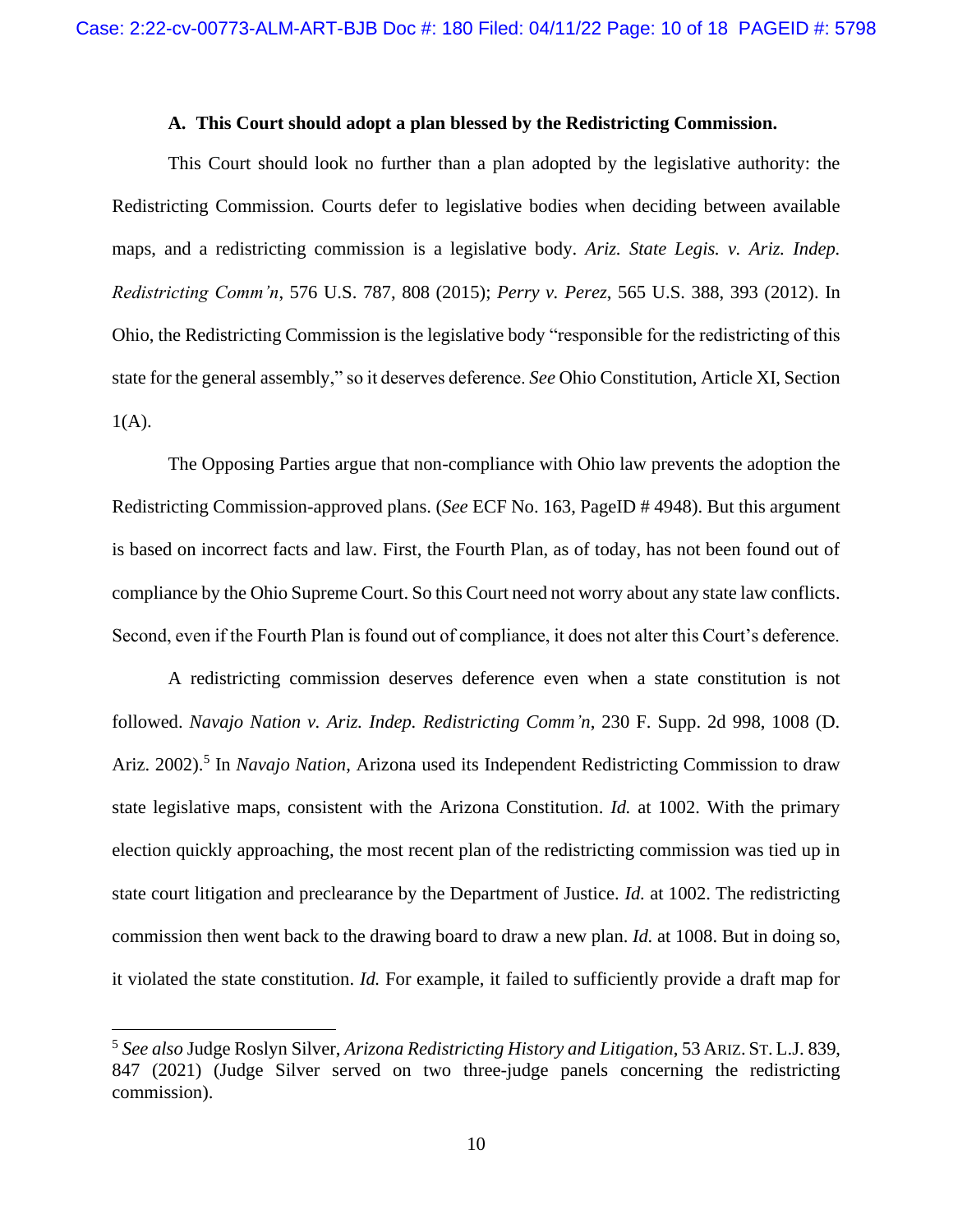the public's review and failed to follow public meeting requirements. *Id.* (violating, for example, Ariz. Const. art. IV, Pt. 2, § 1(3)–(23)).

Even though the redistricting commission violated the Arizona Constitution, the threejudge panel still gave it deference. *Navajo Nation*, 230 F. Supp. 2d at 1008. The court first noted that there is "uninterrupted Supreme Court precedent holding that state legislatures have primary jurisdiction over legislative reapportionment . . . ." (citing *White v. Weiser*, 412 U.S. 783, 795 (1973); *Upham v. Seamon*, 456 U.S. 37, 40-41 (1982)). The court then considered that the public and litigants had opportunities for input. *Id.* at 1008. Considering these factors, combined with exigent circumstances created by a quickly approaching primary election, the three-judge panel deferred to the redistricting commission's constitutionally infirm plan.<sup>6</sup>

This Court, as in *Navajo Nation*, should defer to the Redistricting Commission. The Redistricting Commission has complied with the Ohio Constitution adopting a redistricting plan. *See* Ohio Constitution, Article XI, Section 1(A). The Ohio Constitution vests difficult policy questions with seven individuals. *Id.* These policy makers, the majority of which are appointed by the General Assembly, are elected officials whose decisions are ultimately reviewed by the voting public. Additionally, the public and litigants had opportunities to consider the plans before the Redistricting Commission. The plan mostly created by Dr. Johnson and Dr. McDonald was explicitly rejected. (*Commission Meeting*, March 28, 2022, Transcript – Part 5 at 21:32). The plan created by Dr. Rodden was submitted—but it was not even proposed by a member of the Redistricting Commission. (Tr., ECF No. 150, 186:17–187:22). Therefore, as the uninterrupted

 $6$  And this plan, after adoption by the federal court and use in the 2002 election, was later found to violate the Arizona Constitution for other reasons. *See Ariz. Minority Coal. for Fair Redistricting v. Ariz. Indep. Redistricting Comm'n*, 211 Ariz. 337, 366, 121 P.3d 843, 872 (Ct. App. 2005). So this Court need not worry about later unconstitutionally of an adopted plan.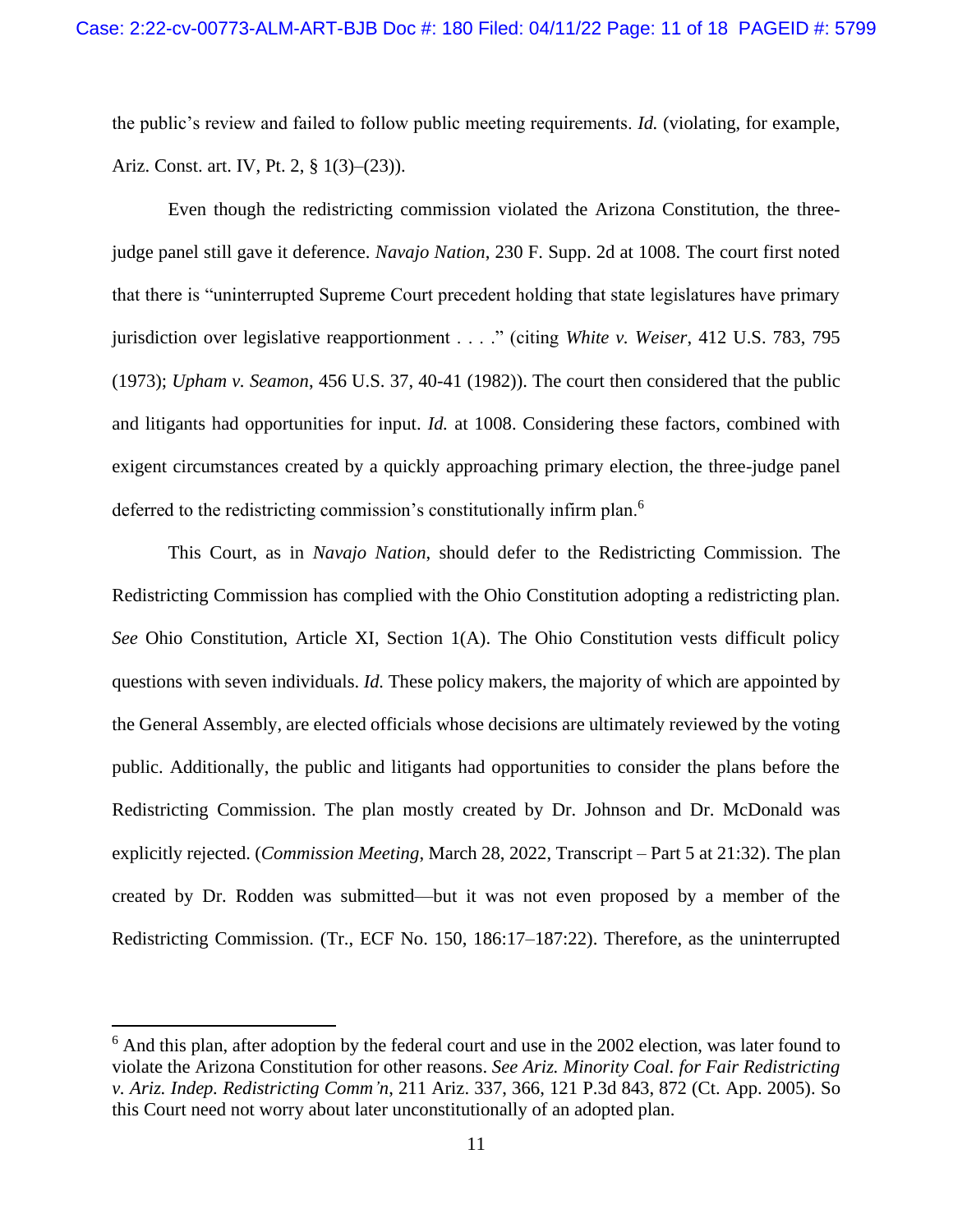Supreme Court precedent requires, this Court should defer to the Redistricting Commission adopted plans.

The Tenth Circuit's *Large* decision, relied on by multiple Opposing Parties, also supports deferring to the Redistricting Commission. *Large v. Fremont Cty.*, 670 F.3d 1133, 1139 (10th Cir. 2012). In *Large*, the Tenth Circuit acknowledged that a legislative body deserves deference. *Id.* So the court looked to state law to determine "whether to give deference to a legislative plan," and found that a political subdivision deserves no deference when a superior legislative body controls redistricting. *Id.* at 1147. But what we have here, with the Redistricting Commission, is the body charged with redistricting. Ohio Constitution, Article XI, Section 1(A). It is not an inferior body. *Cf. Tallahassee Branch of NAACP v. Leon Cty.*, 827 F.2d 1436, 1438 (11th Cir. 1987) (county allowed to reapportion itself without a referendum). Therefore, under *Large*, the Redistricting Commission deserves deference.

Despite the "uninterrupted Supreme Court precedent" requiring legislative deference, and that explicit command in *Large*, the Opposing Parties then argue that "Ohio government officials are subservient to the people of Ohio . . . ." (*See* ECF No. 161, PageID # 4572). There is no referendum requirement here. *See Leon Cty.*, 827 F.2d at 1438. But the people have spoken. And the people of Ohio set up the Redistricting Commission—those designated elected officials, including the leaders of General Assembly, the governor, secretary of state, and auditor, adopted plans for this Court's use. As shown by *Navajo Nation*, nothing more is required.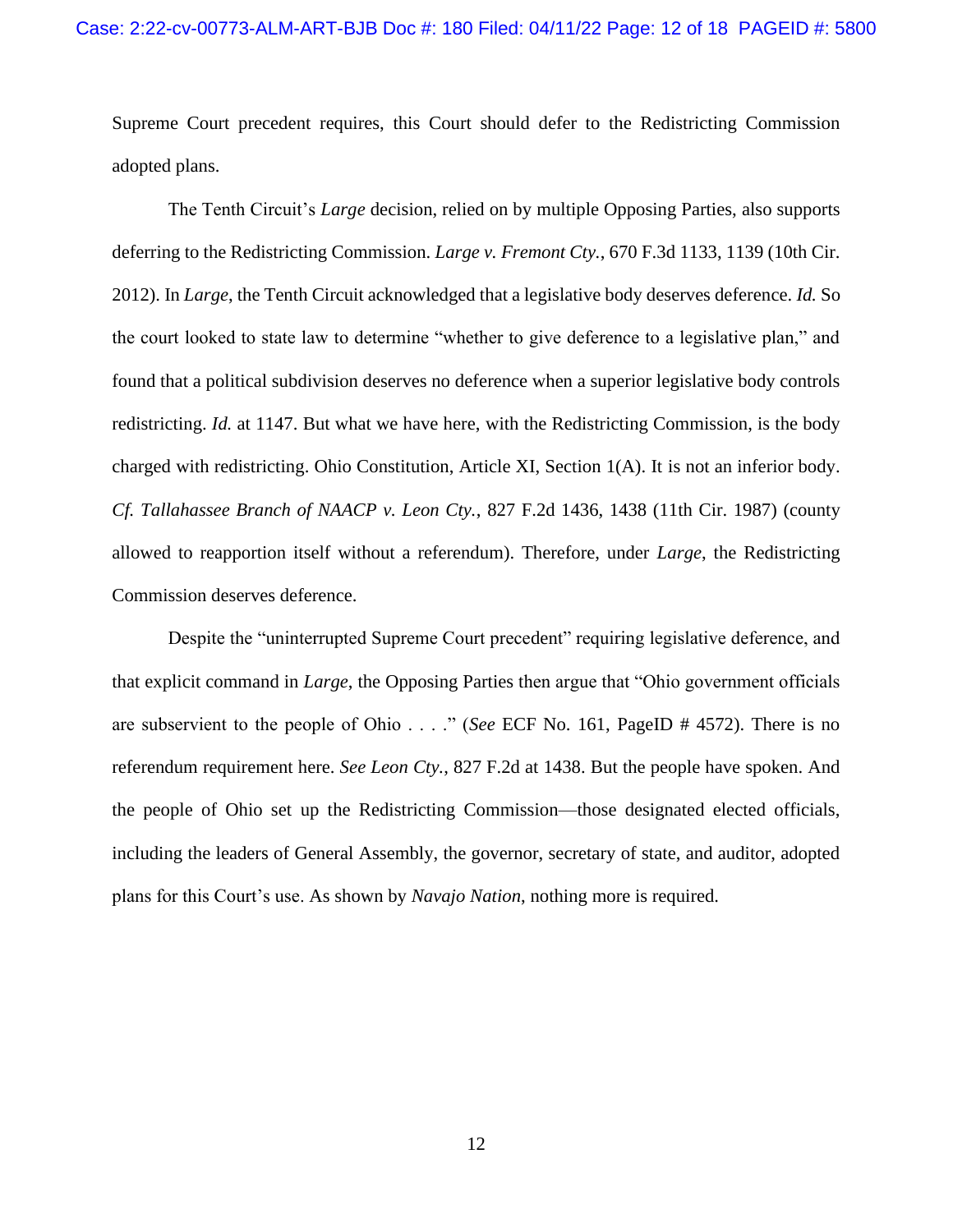### **1. Because this Court should defer to the Redistricting Commission, it should adopt the Fourth Plan.**

<span id="page-12-0"></span>In deferring to the Redistricting Commission, this Court should adopt the most recent plan adopted by the majority of the Redistricting Commission, the Fourth Plan. The seven members of the Redistricting Commission considered the Fourth Plan, and adopted it in public session.<sup>7</sup>

The Opposing Parties ask this Court to second guess the policy and constitutionality of the Fourth Plan. (*See* ECF No. 162, PageID # 4946). But even their cited precedent says otherwise. In *North Carolina v. Covington*, 138 S. Ct. 2548, 2555 (2018), for example, the U.S. Supreme Court overruled a district court that altered legislative districts that "violated the North Carolina Constitution's ban on mid-decade redistricting," rather than federal law." *Id.* at 2554. The Court concluded the district court's decision to "override the legislature's remedial map on that basis was clear error." *Id.* (citing *White v. Weiser*, 412 U. S. 783, 795, 93 S. Ct. 2348, 37 L. Ed. 2d 335 (1973)). This Court should be similarly restrained.

### **2. Alternatively, this Court should adopt the Third Plan.**

<span id="page-12-1"></span>Alternatively, this Court should adopt the Third Plan. The Third Plan was also adopted by the Redistricting Commission, consistent with Ohio Constitution, Article XI, Section 1. (Tr. ECF No. 150, PageID # 4370, 136:5). The Parties agree that there is little difference between the Third Plan and Fourth Plan, yet the Third Plan has the advantage of prior implementation by the local boards of elections, meaning it is the least disruptive to implement. (*See id.*, PageID # 4296, 62:8). So this Court, in the alternative, should adopt the Third Plan on or before April 20, 2022 for a primary election held on August 2, 2022.

<sup>7</sup> *Commission Meeting*, OHIO REDISTRICTING COMMISSION, March 28, 2022, Transcript – Part 4 *available at* https://redistricting.ohio.gov/meetings (last accessed April 5, 2022).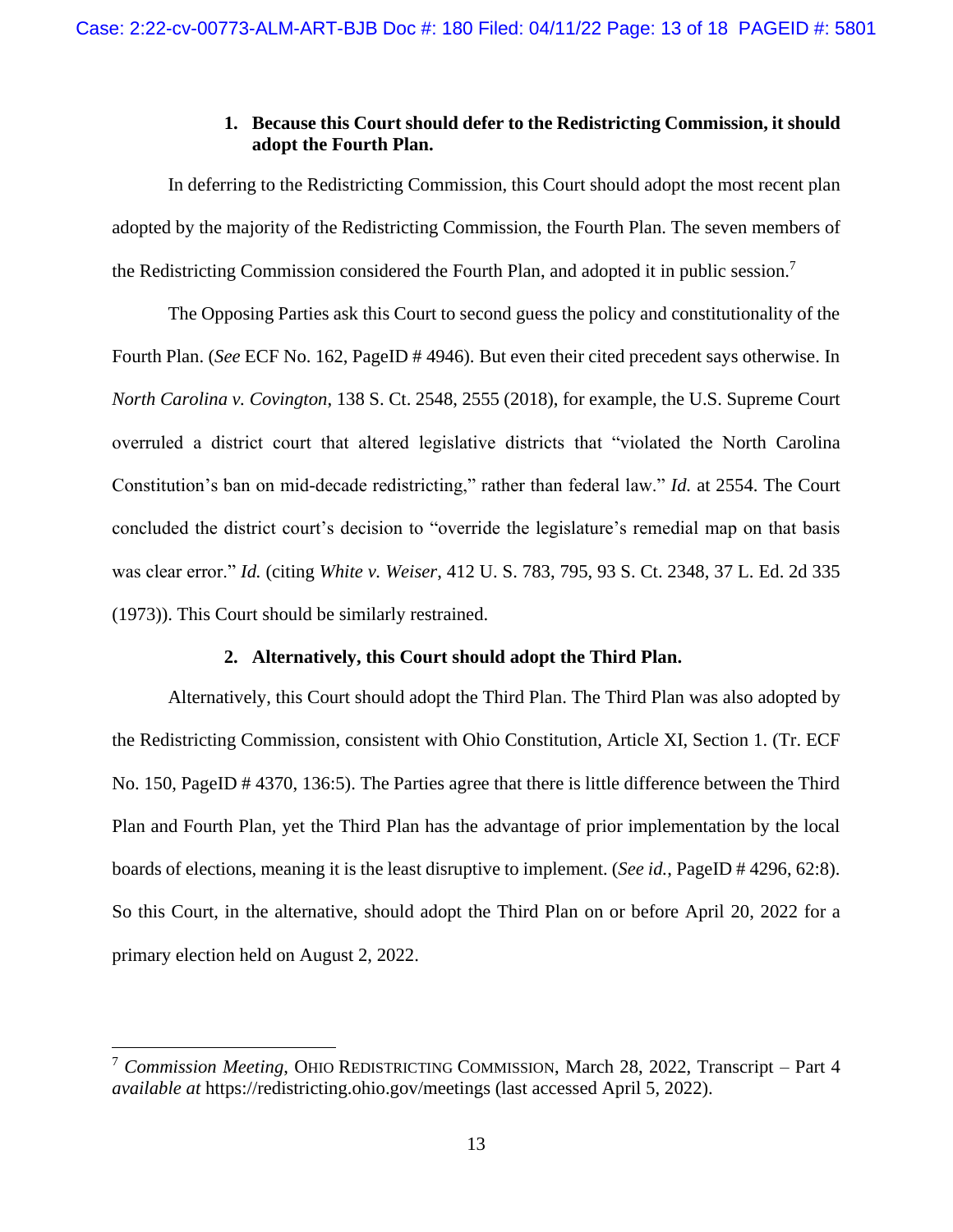#### **B. Alternatively, this Court may adopt the 2011 map for the 2022 election only.**

<span id="page-13-0"></span>This Court has authority to adopt the 2011 map for temporary use in the 2022 elections, notwithstanding the fact that it is malapportioned as of 2022. *Watkins v. Mabus*, 771 F. Supp. 789 (S.D. Miss. 1991) (three-judge panel) (per curiam), *aff'd mem. in part and vacated as moot in part*, 502 U.S. 954 (1991). However, Secretary LaRose indicated that the 2011 map cannot be found, and Plaintiffs have no evidence that the 2011 map can be recreated in less than two weeks. (Grandjean Aff., ECF No. 164-1, PageID # 5411). If the 2011 map is nonetheless adopted by this Court, Plaintiffs would ask that it be used only for the 2022 General Assembly elections.

#### **C. There is no time for a new map by April 20, 2022.**

<span id="page-13-1"></span>Now, less than two weeks away from the April 20, 2022 drop dead date, there is no time for a Special Master. No party put forward a reasonable request for doing so—with one party proposing the adoption of a Special Master on April 18, just two days before a plan must be established. (ECF No. 163, PageID # 4963). No precedent is cited for this extremely expedited proposal, and the undersigned can find none. Therefore, this Court should not use a Special Master to pick a plan.

## <span id="page-13-2"></span>**D. This Court should avoid the alternative plans unendorsed by the Redistricting Commission.**

This Court should defer to the legislative body, the Redistricting Commission, so should it disregard the alternatives offered by the Opposing Parties. This is particularly true considering these alternatives were rejected by the Redistricting Commission.

# **1. The so-called "Independent Plan" has significant flaws, including previously undisclosed involvement by Mr. Glassburn.**

<span id="page-13-3"></span>The plan mostly created by Dr. Johnson and Dr. McDonald was expressly rejected by the Redistricting Commission, the legislative body charged with redistricting. (*Commission Meeting*,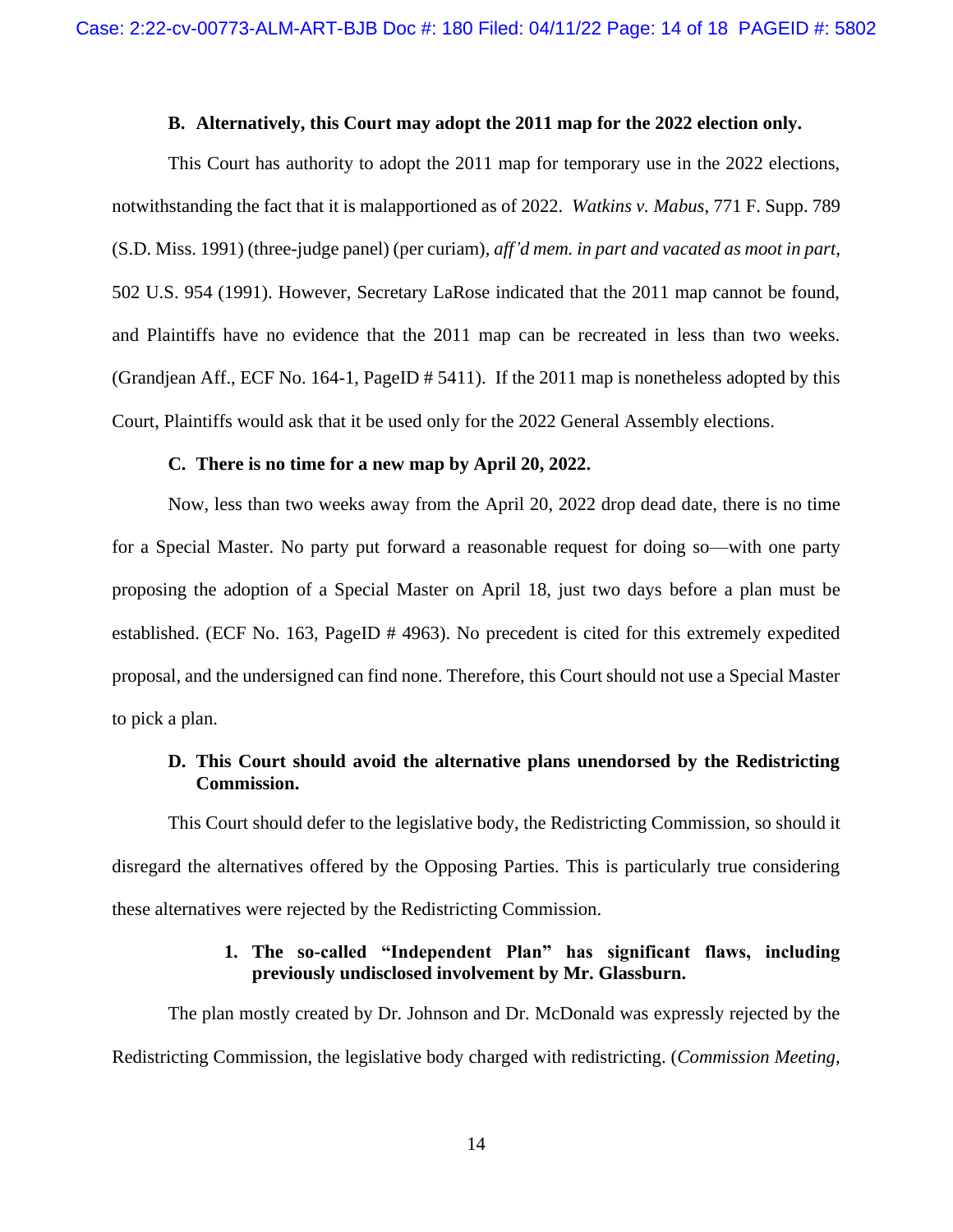March 28, 2022, Transcript – Part 5 at 21:32). Because it was rejected, it cannot comply with the Ohio Constitution. *See* Ohio Constitution, Article XI, Section 1(A).

To minimize this non-compliance, the Opposing Parties reframe this precondition as a procedural rather than substantive requirement. (*See* ECF No. 163, PageID # 4955). This misses the mark. In 2012, Ohio voters rejected an amendment to the Ohio Constitution that would have put a 12-person citizen commission in charge of drawing a map instead of elected officials: "Ohio voters previously rejected a 2012 attempt to wrest the mapmaking pen from state lawmakers and empower a 12-person citizen commission to draw legislative and congressional districts instead."<sup>8</sup> The proposed amendment lost by a ratio of  $3:1.^9$  So the involvement of four General Assembly appointees as well as the governor, auditor, and secretary of state is key to any redistricting plan and Ohioans made that clear at the ballot box. *See* Ohio Constitution, Article XI, Section 1(A).

There are also significant problems with plan mostly drafted by Dr. Johnson and Dr. McDonald. First, it is incomplete, so it cannot be used without more delay. (*See* ECF No. 163, PageID # 4955). Second, the submitted plan has sections drafted that were unapproved by Dr. Johnson and Dr. McDonald, including the involvement of the partisan Mr. Glassburn. (*See* Dr. Johnson Aff., ECF No. 160-1, ¶ 18). Finally, hired gun Dr. Rodden supposedly fixing some of these issues is secret makes the plan no more palatable. (*See* ECF No. 161, PageID # 4578; ECF No. 163, PageID # 4578).

<sup>8</sup> Jessie Balmert, *Redistricting: Would Ohio be better off with an independent commission? Would voters approve one?* THE COLUMBUS DISPATCH, November 21, 2021, *available* at https://www.dispatch.com/story/news/politics/2021/11/22/redistricting-would-ohio-better-offindependent-commission/6352377001/ (last accessed April 9, 2022).

<sup>&</sup>lt;sup>9</sup> Ohio voters rejected "Issue 2," to create a state-funded commission to draw legislative and congressional districts in 2012. 3,088,042 people voted "No" while only 1,800,105 people voted "Yes." *See Statewide Issue History*, OHIO SECRETARY OF STATE, *available at*  https://www.ohiosos.gov/elections/election-results-and-data/historical-electioncomparisons/statewide-issue-history/ (last accessed April 9, 2022).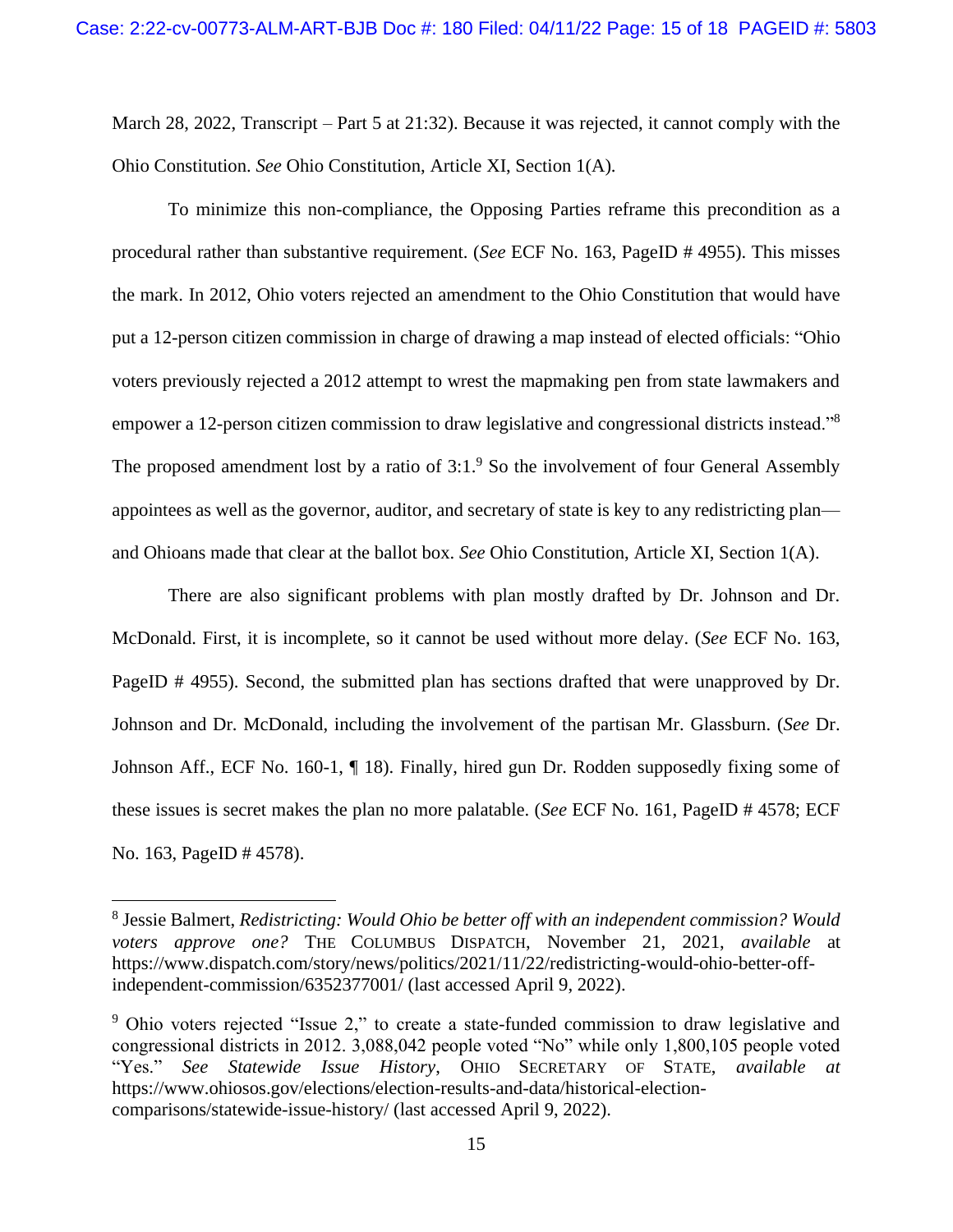For these reasons, this Court should not consider the plan mostly drawn by Dr. Johnson and Dr. McDonald.

#### **2. Dr. Rodden conceded that his plan should not be used.**

<span id="page-15-0"></span>Dr. Rodden conceded at hearing this his plan was not a violable option. (Tr. ECF No. 150, 186:17–187:22, 199:12–15; Affidavit of Jonathan Rodden, ECF No. 107-3, ¶ 30, PageID # 2614). That is because it fails proportionality. (*See id.*). As a result, the parties mostly agree that his plan should be not considered, either. (*See* ECF No. 162, PageID # 4932, n.2). This makes sense considering the Restricting Commission did not consider it, either. (*See* ECF No. 150, 186:17– 187:22). The Bennett Petitioners spin this implicit rejection into the Redistricting Commission "not rais[ing] a single concern" with the Rodden III plan. (*See* ECF No. 161, PageID # 161). But a more honest review of the record is that the Rodden III plan failed to garner enough interest by even a single member of the Redistricting Commission to warrant proposal.

For these reasons, this Court should not consider the Rodden III plan as an option.

### <span id="page-15-1"></span>**IV. CONCLUSION**

For all these reasons, Plaintiffs respectfully request that this Court adopt the most recent map adopted by the Redistricting Commission for the 2022 election for state legislative office, the Fourth Plan, on or before April 20, 2022, for a primary election on August 2, 2022.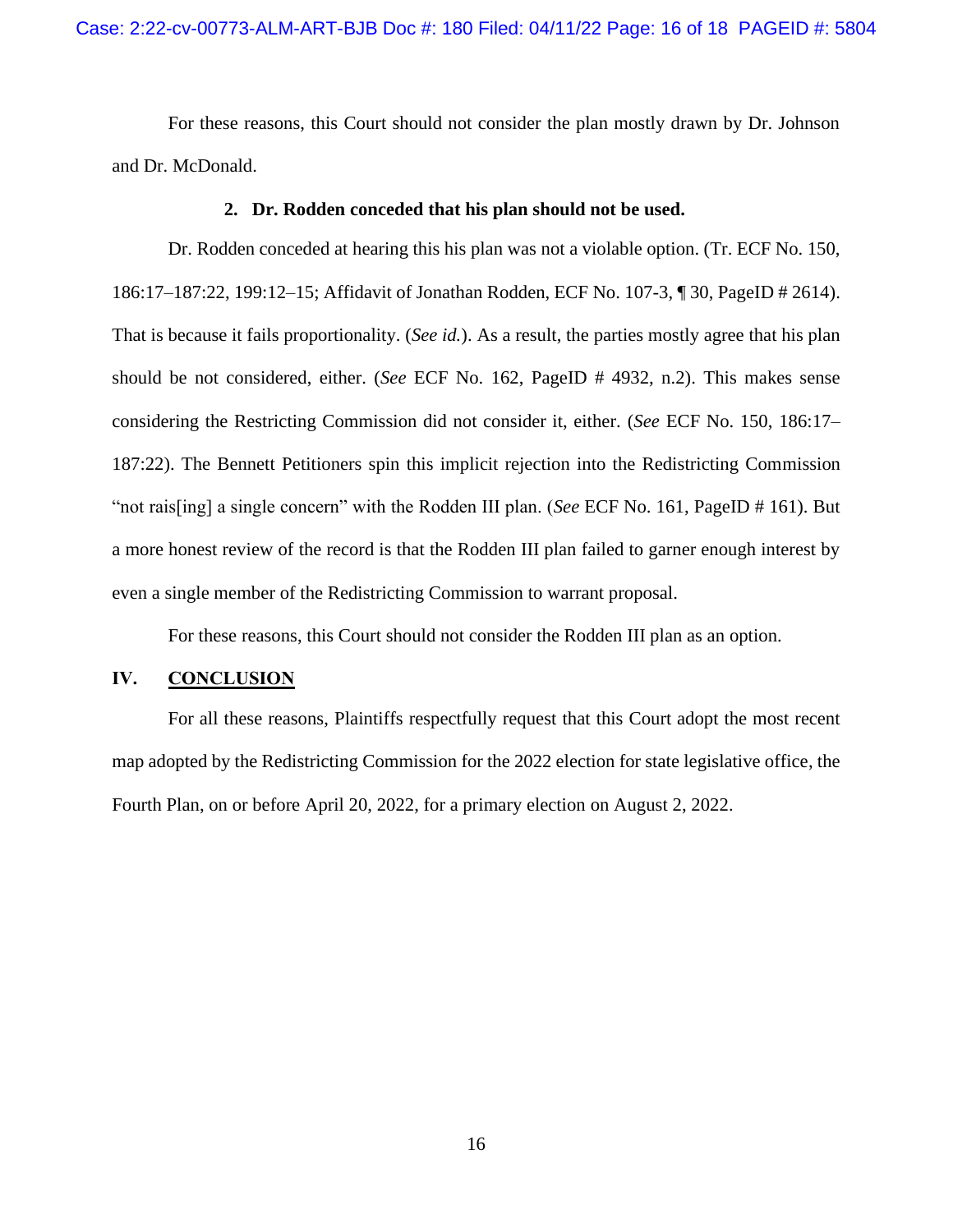Respectfully submitted,

#### **Isaac Wiles & Burkholder LLC**

*/s/ Donald C. Brey* Donald C. Brey (0021965) Brian M. Zets (0066544) Matthew R. Aumann (0093612) Ryan C. Spitzer (0093515) Trista M. Turley (0093939) Two Miranova Place, Suite 700 Columbus, Ohio 43215 Tel: 614-221-2121; Fax: 614-365-9516 [dbrey@isaacwiles.com](mailto:dbrey@isaacwiles.com) [bzets@isaacwiles.com](mailto:bzets@isaacwiles.com) [maumann@isaacwiles.com](mailto:maumann@isaacwiles.com) [rspitzer@isaacwiles.com](mailto:rspitzer@isaacwiles.com) tturley@isaacwiles.com

*Attorneys for Plaintiffs Michael Gonidakis, Mary Parker, Margaret Conditt, Beth Ann Vanderkooi, Linda Smith, Delbert Duduit, Thomas W. Kidd, Jr., and Ducia Hamm* 

### **CERTIFICATE OF SERVICE**

I hereby certify that on April 11, 2022, a copy of the foregoing was filed electronically.

Notice of this filing will be sent to all parties by operation of the Court's electronic filing system.

Parties may access this filing through the Court's system.

*/s/Donald C. Brey* Donald C. Brey (0021965)